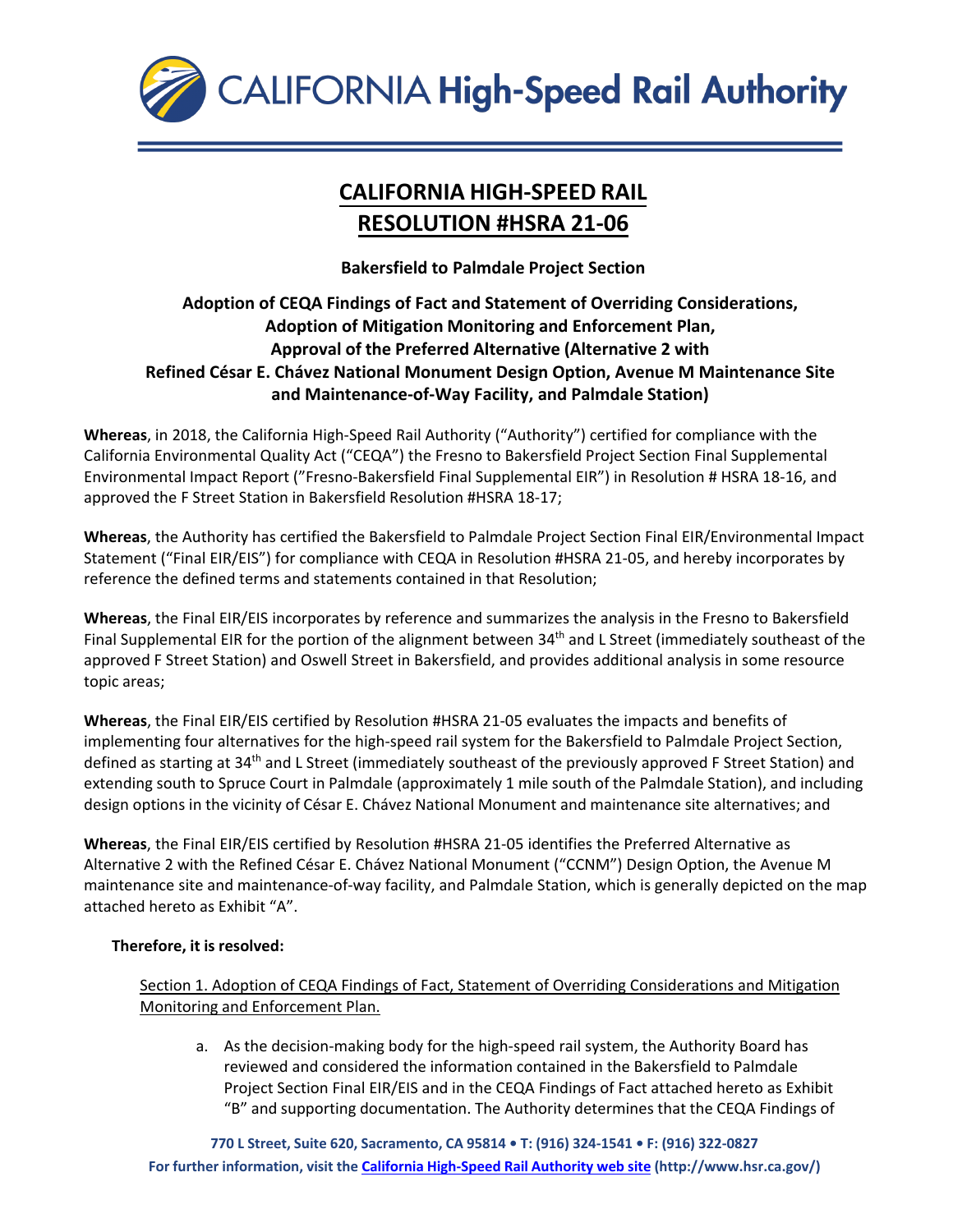Fact document identifies the significant environmental impacts and mitigation measures associated with the Preferred Alternative. The Authority further finds that the CEQA Findings of Fact have been completed in compliance with CEQA and the State CEQA Guidelines. The Authority hereby approves and adopts the CEQA Findings of Fact attached hereto as Exhibit "B".

- b. The Authority hereby finds that the Statement of Overriding Considerations was completed in accordance with Public Resources Code section 21081 and State CEQA Guidelines section 15093, subdivision (a), which states that CEQA requires the lead agency to balance, as applicable, the economic, legal, social, technological, or other benefits of a proposed project against its unavoidable environmental impacts when determining whether to approve the project. The Statement of Overriding Considerations is included in the Findings of Fact attached hereto as Exhibit "B" and sets forth significant environmental effects that are found to be unavoidable, but are acceptable due to the overriding considerations associated with, and benefits expected to result from, implementing the Bakersfield to Palmdale Project Section Preferred Alternative. The Authority hereby approves and adopts the Statement of Overriding Considerations included in the Findings of Fact attached hereto as Exhibit "B".
- c. Pursuant to Public Resources Code section 21081.6 and State CEQA Guidelines section 15091, subdivision (d), the Authority hereby adopts the Mitigation Monitoring and Enforcement Plan ("MMEP") attached hereto as Exhibit "C", which describes that the mitigation measures the Authority will implement, or will require to be implemented, as part of the Preferred Alternative.

Section 2. Approval of the Preferred Alternative (Alternative 2 with the Refined CCNM Design Option, the Avenue M Maintenance Site with Maintenance-of-Way Facility, and Palmdale Station).

> Based on and in consideration of all of the foregoing, the Authority hereby approves all high-speed rail facilities described in the Final EIR/EIS associated with the Preferred Alternative, as generally depicted on the map attached as Exhibit "A" and as described in detail in the Final EIR/EIS, and conditioned on the mitigation measures described in the Findings of Fact attached as Exhibit "B" and reflected in the MMEP attached as Exhibit "C", and which MMEP shall be a condition of the approved project. The Authority affirms that it is deferring a decision on a light maintenance facility at this time.

## Section 3. Next Steps.

The Authority hereby directs staff as follows:

- a. To promptly file a CEQA Notice of Determination with the State Clearinghouse;
- b. To take any other necessary steps to obtain permits, approvals, and rights that would allow for construction and operation, when funding becomes available;